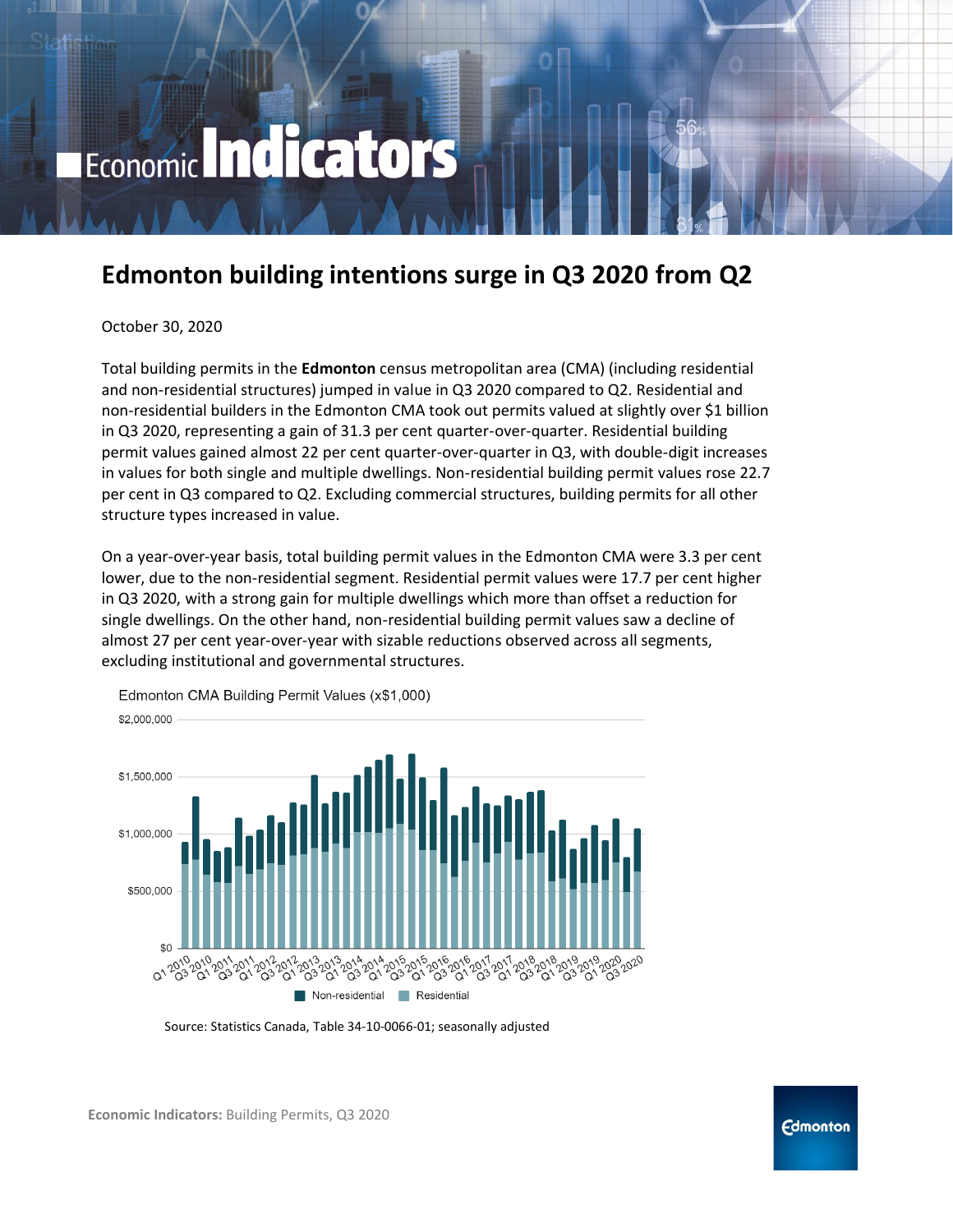In **Alberta**, total building permit values in Q3 2020 were almost 22 per cent higher quarter-overquarter but remained lower on a year-over-year basis. Compared to Q2, all structure types (both residential and non-residential) saw strong gains in building permit values. On a year-over-year basis, it was the opposite case across all types except for institutional and governmental structures. The year-over-year decline in values was most pronounced for commercial and industrial structures.

The total value of residential and non-residential building permits issued by municipalities across **Canada** in Q3 2020 rose 16.5 per cent compared to Q2 but was 2.8 per cent lower year-overyear. Like Alberta, all residential and non-residential structure types saw higher permit values in Q3 on a quarter-over-quarter basis. However, compared to Q3 2019, non-residential building permit values across all structure types were lower, more than offsetting a gain for residential structures.

| value of Dunuing Ferning - Lumonton Civin, Alberta and Canada |                                                |                                         |           |               |            |  |  |  |  |  |
|---------------------------------------------------------------|------------------------------------------------|-----------------------------------------|-----------|---------------|------------|--|--|--|--|--|
|                                                               |                                                | Seasonally Adjusted Value (\$ millions) | % Change  |               |            |  |  |  |  |  |
|                                                               | Q3 2019                                        | Q2 2020r                                | Q3 2020p  | Quarter-over- | Year-over- |  |  |  |  |  |
|                                                               | (Jul-Sep)                                      | (Apr-Jun)                               | (Jul-Sep) | Quarter       | Year       |  |  |  |  |  |
| <b>Edmonton CMA</b>                                           | 1,084.0                                        | 798.4                                   | 1,048.4   | 31.1          | $-3.3$     |  |  |  |  |  |
| Residential                                                   | 572.3                                          | 492.8                                   | 673.4     | 36.7          | 17.7       |  |  |  |  |  |
| Non-Residential                                               | 511.6                                          | 305.6                                   | 375.0     | 22.7          | $-26.7$    |  |  |  |  |  |
| Alberta                                                       | 2,981.7                                        | 2,164.4                                 | 2,639.7   | 22.0          | $-11.5$    |  |  |  |  |  |
| Residential                                                   | 1,788.1                                        | 1,350.8                                 | 1,639.9   | 21.4          | $-8.3$     |  |  |  |  |  |
| Non-Residential                                               | 1,193.5                                        | 813.6                                   | 999.8     | 22.9          | $-16.2$    |  |  |  |  |  |
| Canada                                                        | 26,236.0                                       | 21,888.7                                | 25,489.6  | 16.5          | $-2.8$     |  |  |  |  |  |
| Residential                                                   | 16,062.6                                       | 14,507.1                                | 16,942.6  | 16.8          | 5.5        |  |  |  |  |  |
| Non-Residential                                               | 10,173.4                                       | 7,381.7                                 | 8,547.0   | 15.8          | $-16.0$    |  |  |  |  |  |
|                                                               | Source: Statistics Canada, Table 34-10-0066-01 |                                         |           |               |            |  |  |  |  |  |
|                                                               | $p$ – preliminary; $r$ - revised               |                                         |           |               |            |  |  |  |  |  |

|  | Value of Building Permits - Edmonton CMA, Alberta and Canada |  |  |
|--|--------------------------------------------------------------|--|--|
|  |                                                              |  |  |

### **Significance**

Building permit values appear to be recovering in the Edmonton region with quarterly preliminary figures indicating a bounce back from a considerable drop in value in Q2. Monthly permit values throughout the third quarter suggest a more sustained return in activity for residential structures. On the non-residential side, the third quarter building permit value was bolstered by a surge in building permits for institutional and governmental structures in July, which rose threefold in value on a year-over-year basis. Looking ahead, the outlook for building activity in the Edmonton CMA remains weaker than expected as a whole, though expectations have improved somewhat for residential structures based on a stronger recovery than previously expected.

#### **Limitations**

The value of building permits provides a glimpse into the performance of the building construction sectors. Building permits indicate an intent to build but do not always result in immediate construction. The value of building permits issued by municipalities also tends to spike periodically. The significance of these trends should be interpreted in the context of other economic indicators.